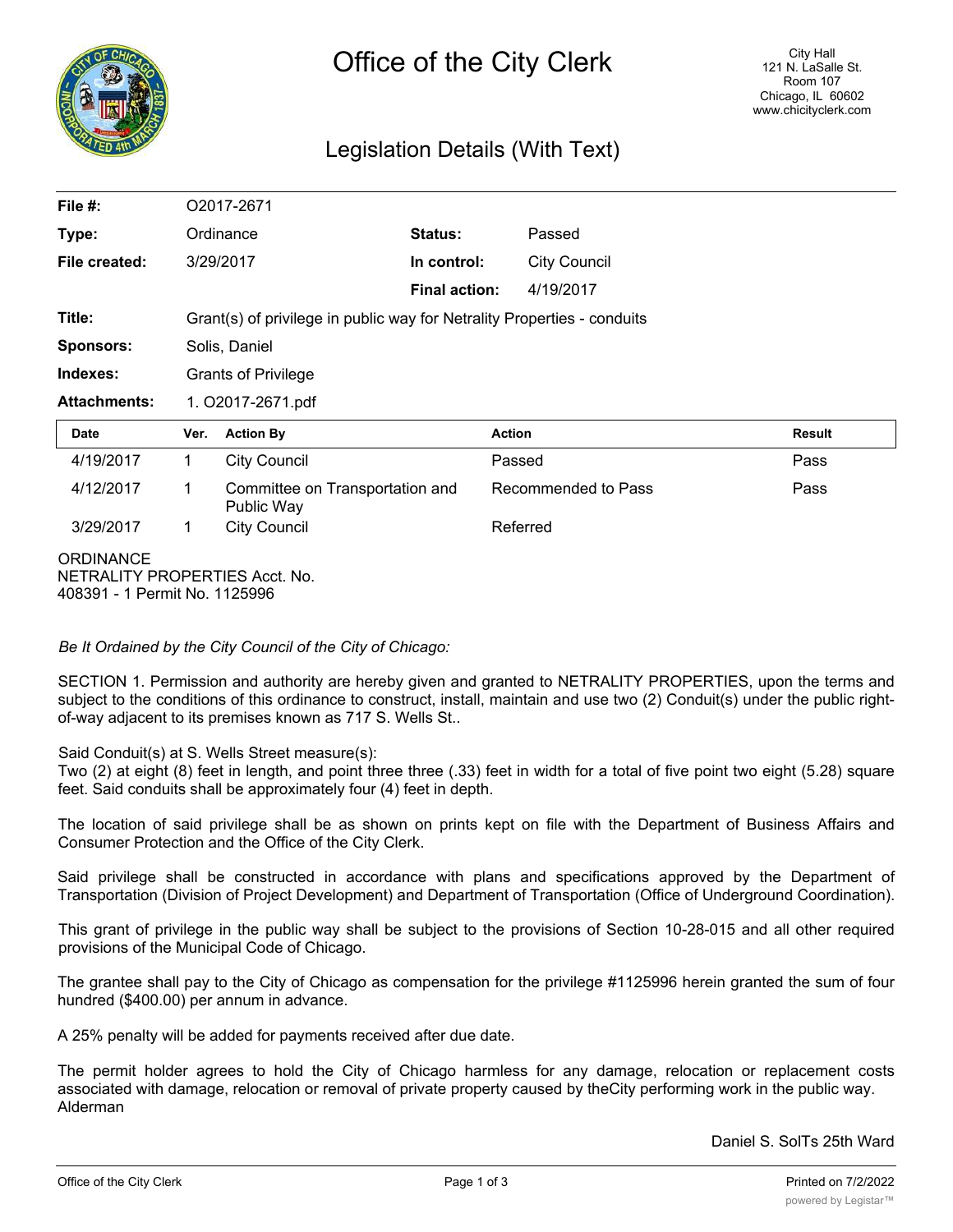## **File #:** O2017-2671, **Version:** 1

Authority herein given and granted for a period of five (5) years from and after Date of Passage

Page 1

(Page 2 of 2)

Department of Business Affairs and Consumer Protection Small Business Center - Public Way Use Unit City Hall - 121 N LaSalle Street. Room 800 • Chicago. IL 60602 312-74-GOBIZ/3 12-744-6249 • (312) 744-1944 CITY) hup • www eilu'khiv.n'.o org Ixicp

03/29/2017

**Alderman Daniel S. Solis** Ward # 25 City of Chicago City Hall, Room 304 121 North LaSalle Street Chicago, Illinois 60602